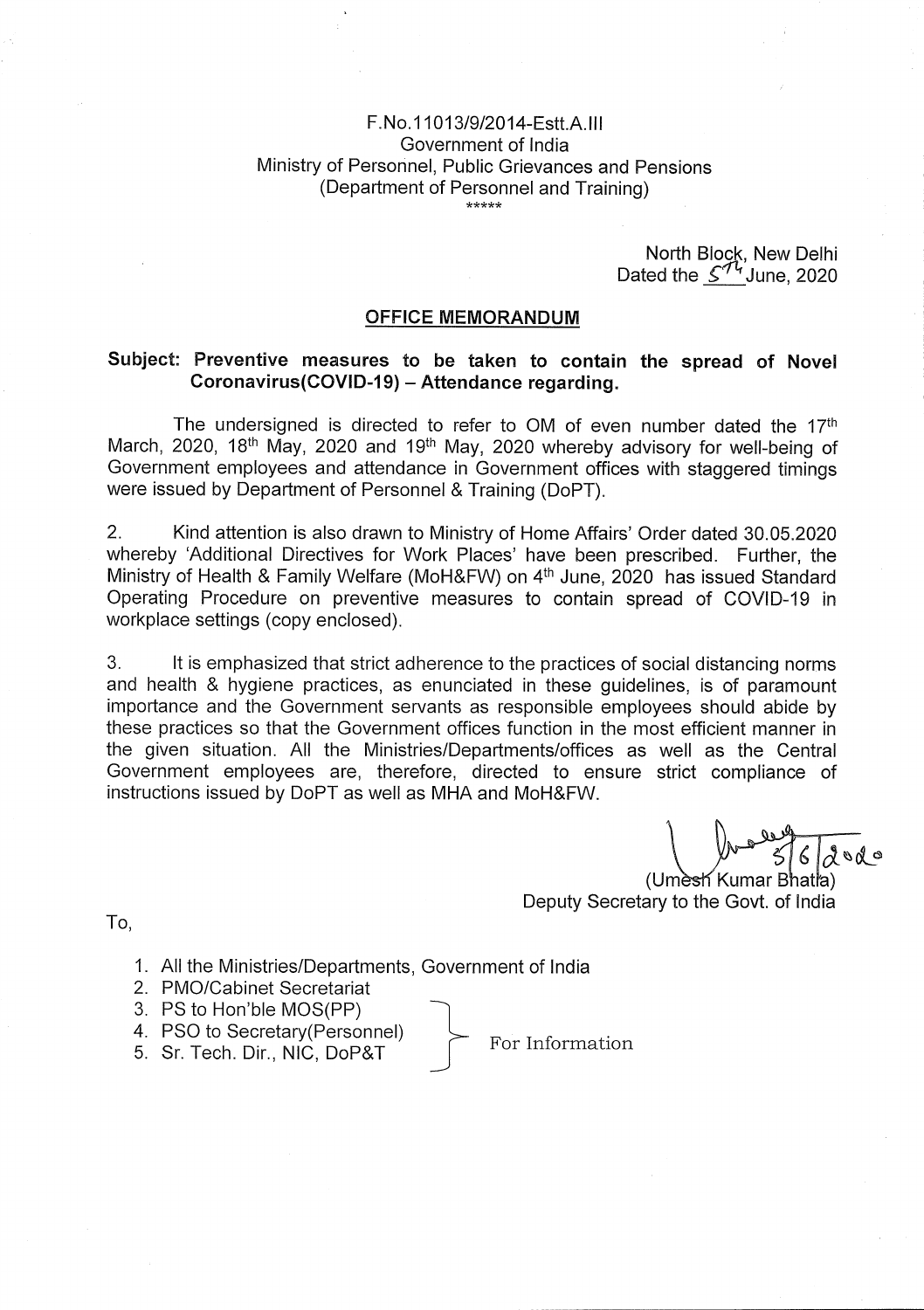**4th June, 2020** 

### **Government of India Ministry of Health** & **Family Welfare**

#### **SOP on preventive measures to contain spread of COVID..19 in offices**

#### **1. Background**

Offices and other workplaces are relatively close settings, with shared spaces like work stations, corridors, elevators & stairs, parking places, cafeteria, meeting rooms and conference halls etc. and COVID-19 infection can spread relatively fast among officials, staffs and visitors.

There is a need to prevent spread of infection and to respond in a timely and effective manner in case suspect case of COVID-19 is detected in these settings, so as to limit the spread of infection.

#### **2. Scope**

This document outlines the preventive and response measures to be observed to contain the spread of COVID-19 in office settings. The document is divided into the following subsections

- (i) Generic preventive measures to be followed at all times
- (ii) Measures specific to offices
- (iii) Measures to be taken on occurrence of case(s)
- (iv) Disinfection procedures to be implemented in case of occurrence of suspect/confirmed case.

**Offices in containment zones shall remain closed except for medical** & **essential sevices. Only those outside containment zones will be allowed to open up.** 

#### **3. Generic preventive measures**

Persons above 65 years of age, persons with comorbidities, pregnant women are advised to stay at home, except for essential and health purposes. Office management to facilitate the process.

The generic preventive measures include simple public health measures that are to be followed to reduce the risk of infection with COVID-19. These measures need to be observed by all (employees and visitors) at all times. These include:

i. Individuals must maintain a minimum distance of 6 feet in public places as far as feasible.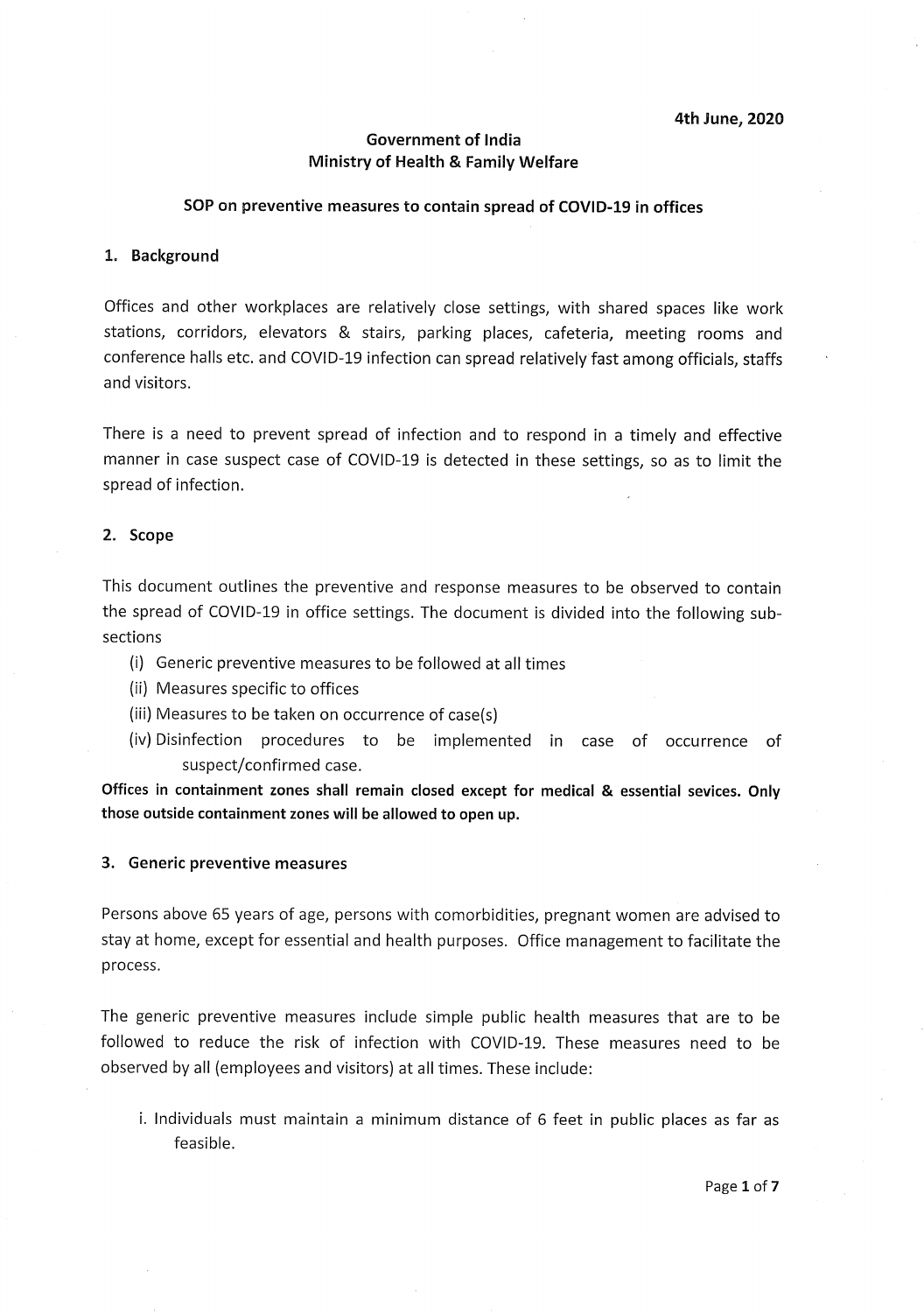- ii. Use of face covers/masks to be mandatory.
- iii. Practice frequent hand washing with soap (for at least 40-60 seconds) even when hands are not visibly dirty. Use of alcohol-based hand sanitizers (for at least 20 seconds) can be made wherever feasible.
- iv. Respiratory etiquettes to be strictly followed. This involves strict practice of covering one's mouth and nose while coughing/sneezing with a tissue/handkerchief/flexed elbow and disposing off used tissues properly.
- v, Self-monitoring of health by all and reporting any illness at the earliest to the immediate supervisory officer.
- vi. Spitting shall be strictly prohibited.
- vii. Installation & use of Aarogya Setu App by employees.

#### **4. Specific preventive measures for offices:**

- i. Entrance to have mandatory hand hygiene (sanitizer dispenser) and thermal screening provisions.
- ii. Only asymptomatic staff/visitors shall be allowed.
- iii, Any officer and staff residing in containment zone should inform the same to supervisory officer and not attend the office till containment zone is denotified, Such staff should be permitted to work from home and it will not be counted as leave period.
- iv. Drivers shall maintain social distancing and shall follow required dos and don'ts related to COVID-19. It shall be ensured by the service providers/ officers/ staff that drivers residing in containment zones shall not be allowed to drive vehicles.
- v. There shall be provision for disinfection of the interior of the vehicle using 1% sodium hypochlorite solution/ spray. A proper disinfection of steering, door handles, keys, etc. should be taken up.
- vi. Advise all employees who are at higher risk i.e. older employees, pregnant employees and employees who have underlying medical conditions, to take extra precautions. They should preferably not be exposed to any front-line work requiring direct contact with the public. Office management to facilitate work from home wherever feasible.
- vii. All officers and staff / visitors to be allowed entry only if using face cover/masks. The face cover/mask has to be worn at all times inside the office premises.
- viii. Routine issue of visitors/temporary passes should be suspended and visitors with proper permission of the officer who they want to meet, should be allowed after being properly screened.
- ix. Meetings, as far as feasible, should be done through video conferencing.
- x. Posters/standees/AV media on preventive measures about COVlD-19 to be displayed prominently.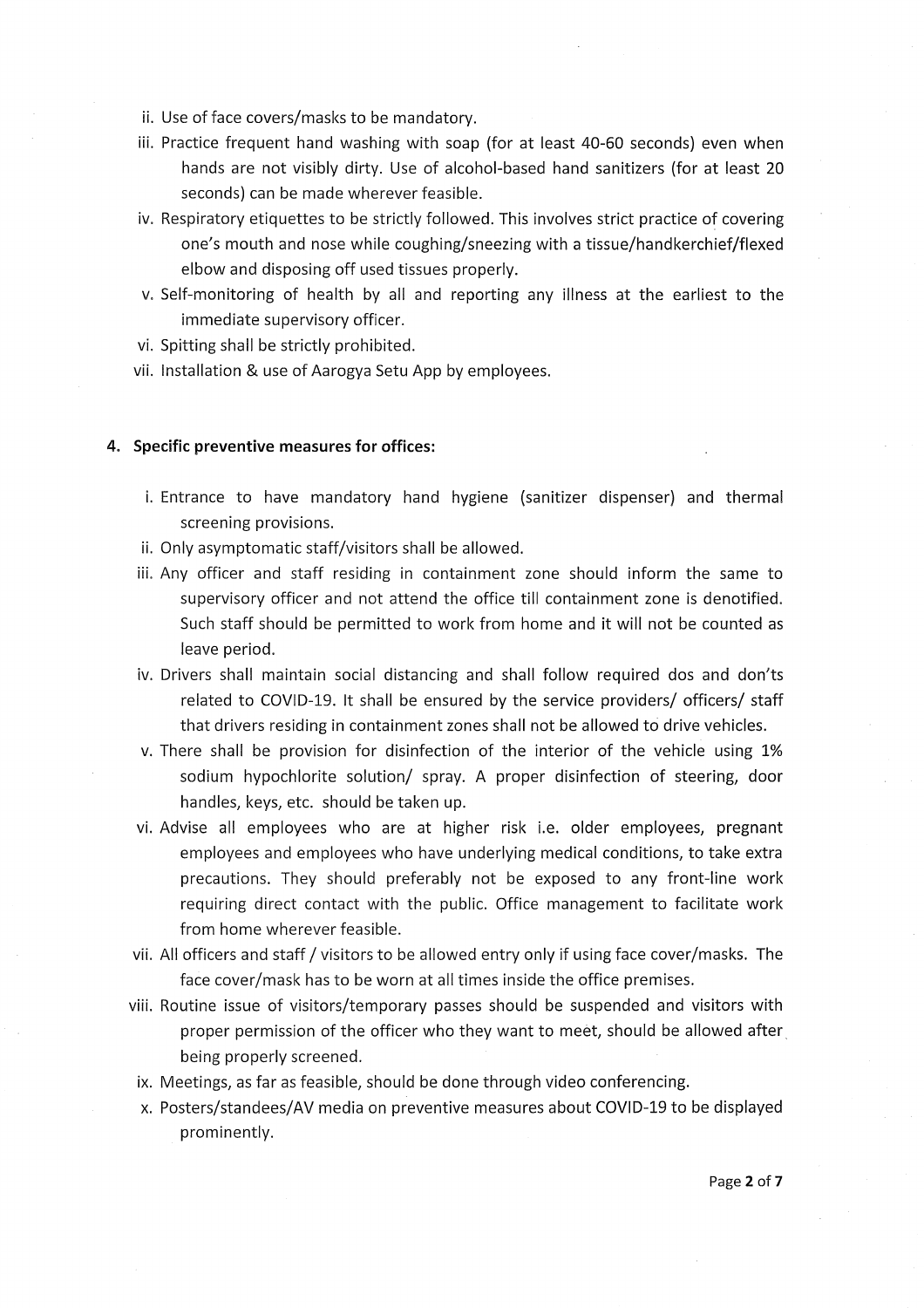- xi. Staggering of office hours, lunch hours/coffee breaks to be done, as far as feasible.
- xii. Proper crowd management in the parking lots and outside the premises duly following social distancing norms be ensured.
- xiii. Valet parking, if available, shall be operational with operating staff wearing face covers/ masks and gloves as appropriate. A proper disinfection of steering, door handles, keys, etc. of vehicles should be taken up.
- xiv. Any shops, stalls, cafeteria etc., outside and within the office premises shall follow social distancing norms at all times.
- xv. Specific markings may be made with sufficient distance to manage the queue and ensure social distancing in the premises.
- xvi. Preferably separate entry and exit for officers, staff and visitors shall be organised.
- xvii. Proper cleaning and frequent sanitization of the workplace, particularly of the frequently touched surfaces must be ensured.
- xviii. Ensure regular supply of hand sanitisers, soap and running water in the washrooms,
- xix. Required precautions while handling supplies, inventories and goods in the office shall be ensured.
- xx. Seating arrangement to be made in such a way that adequate social distancing is maintained.
- xxi. Number of people in the elevators shall be restricted, duly maintaining social distancing norms.
- xxii. For air-conditioning/ventilation, the guidelines of CPWD shall be followed which inter alia emphasises that the temperature setting of all air conditioning devices should be in the range of 24-30°C, relative humidity should be in the range of 40- 70%, intake of fresh air should be as much as possible and cross ventilation should be adequate.
- xxiii. Large gatherings continue to remain prohibited.
- xxiv. Effective and frequent sanitation within the premises shall be maintained with particular focus on lavatories, drinking and hand washing stations/areas.
- xxv. Cleaning and regular disinfection (using 1% sodium hypochlorite) of frequently touched surfaces (door knobs, elevator buttons, hand rails, benches, washroom fixtures, etc.) shall be done in office premises and in common areas
- xxvi. Proper disposal of face covers / masks / gloves left over by visitors and/or employees shall be ensured.

xxvii. In the cafeteria/canteen/dining halls:

- a.Adequate crowd and queue management to be ensured to ensure social distancing norms.
- b. Staff / waiters to wear mask and hand gloves and take other required precautionary measures.
- c.The seating arrangement to ensure a distance of at least 1 meter between patrons as far as feasible.
- d. In the kitchen, the staff to follow social distancing norms.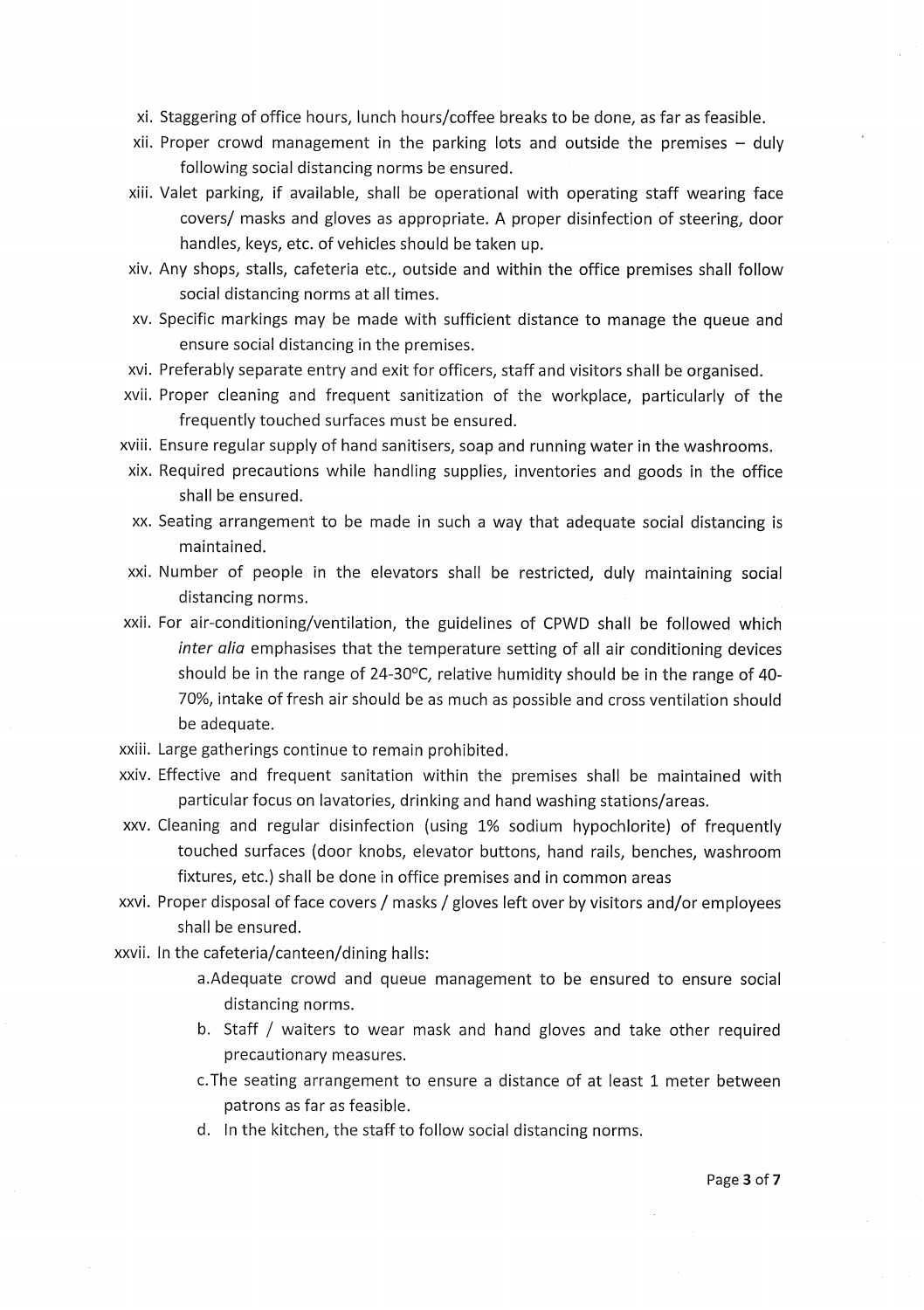#### **5. Measures to be taken on occurrence of case(s):**

Despite taking the above measures, the occurrence of cases among the employees working in the office cannot be ruled out. The following measures will be taken in such circumstances:

- i. When one or few person(s) who share a room/close office space is/are found to be suffering from symptoms suggestive of COVID-19:
	- a.Place the ill person in a room or area where they are isolated from others at the workplace. Provide a mask/face cover till such time he/she is examined by a doctor.
	- b. Immediately inform the nearest medical facility (hospital/clinic) or call the state or district helpline.
	- c.A risk assessment will be undertaken by the designated public health authority (district RRT/treating physician) and accordingly further advice shall be made regarding management of case, his/her contacts and need for disinfection.
	- d. The suspect case if reporting very mild/mild symptoms on assessment by the health authorities would be placed under home isolation.
	- e. Suspect case, if assessed by health authorities as moderate to severe, will be treated as per health protocol in appropriate health facility.
	- f. The rapid response team of the concerned district shall be requisitioned and will undertake the listing of contacts.
	- g.The necessary actions for contact tracing and disinfection of work place will start once the report of the patient is received as positive. The report will be expedited for this purpose.
- ii.lf there are large numbers of contacts from a pre-symptomatic/asymptomatic case, there could be a possibility of a cluster emerging in workplace setting. Due to the close environment in workplace settings this could even be a large cluster (>15 cases). The essential principles of risk assessment, isolation, and quarantine of contacts, case referral and management will remain the same. However, the scale of arrangements will be higher.

#### **iii.Management of contacts:**

- a.The contacts will be categorised into high and low risk contacts by the District RRTas detailed in the Annexure I.
- b. The high-risk exposure contacts shall be quarantined for 14 days.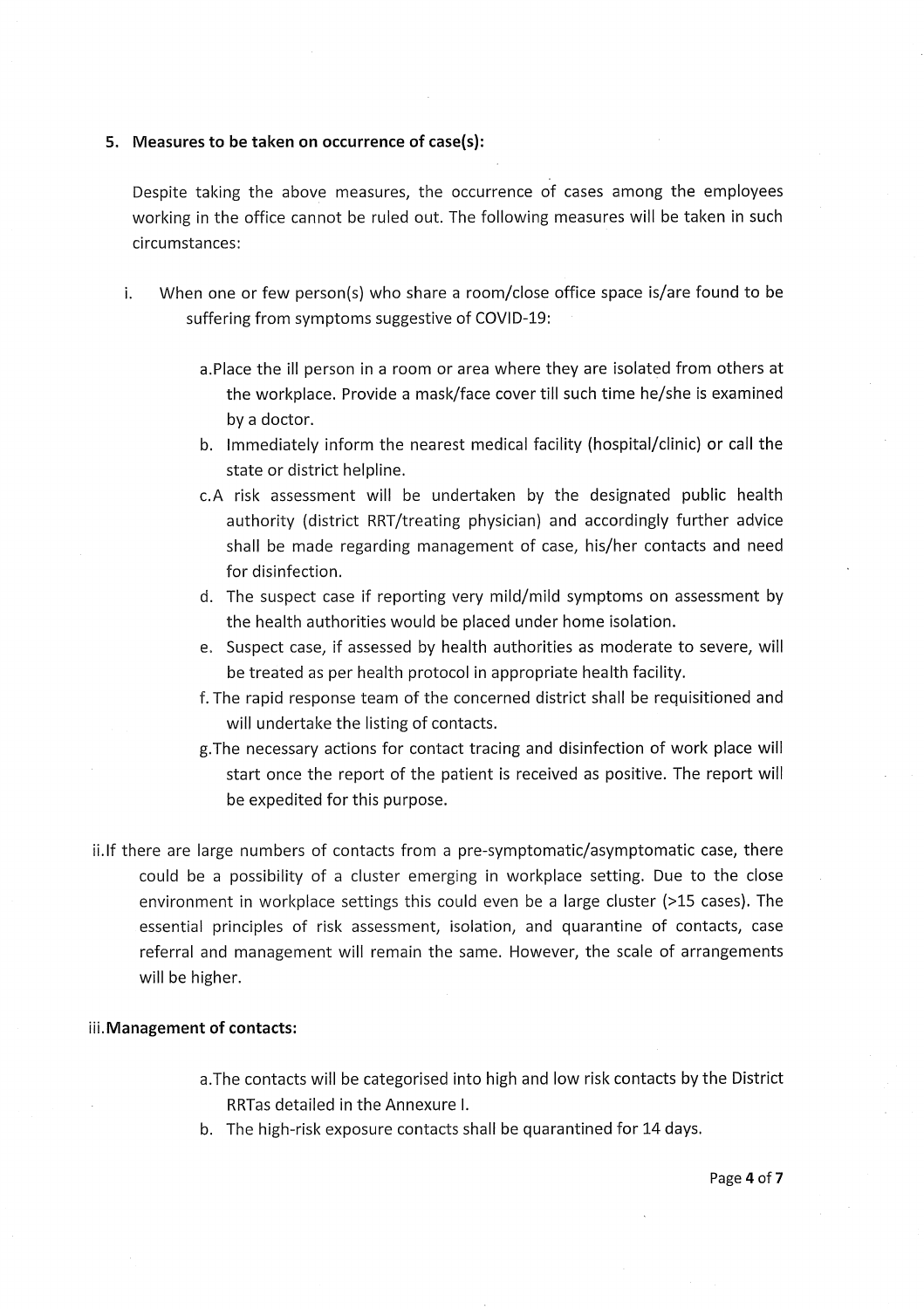c.These persons shall undergo testing as per lCMR protocol.

- d. The low risk exposure contacts shall continue to work and closely monitor their health for next 14 days.
- e. The flowchart for management of contact/ cases is placed at Annexure II.

### **6. Closure of workplace**

- i. If there are one or two cases reported, the disinfection procedure will be limited to places/areas visited by the patient in past 48 hrs. There is no need to close the entire office building/halt work in other areas of the office and work can be resumed after disinfection as per laid down protocol.
- ii. However, if there is a larger outbreak, the building/block will have to be closed for 48 hours after thorough disinfection. All the staff will work from home, till the building/block is adequately disinfected and is declared fit for re-occupation.

## **7. Disinfection Procedures in Offices**

Detailed guidelines on the disinfection as already issued by Ministry of Health & Family Welfare as available on their website shall be followed.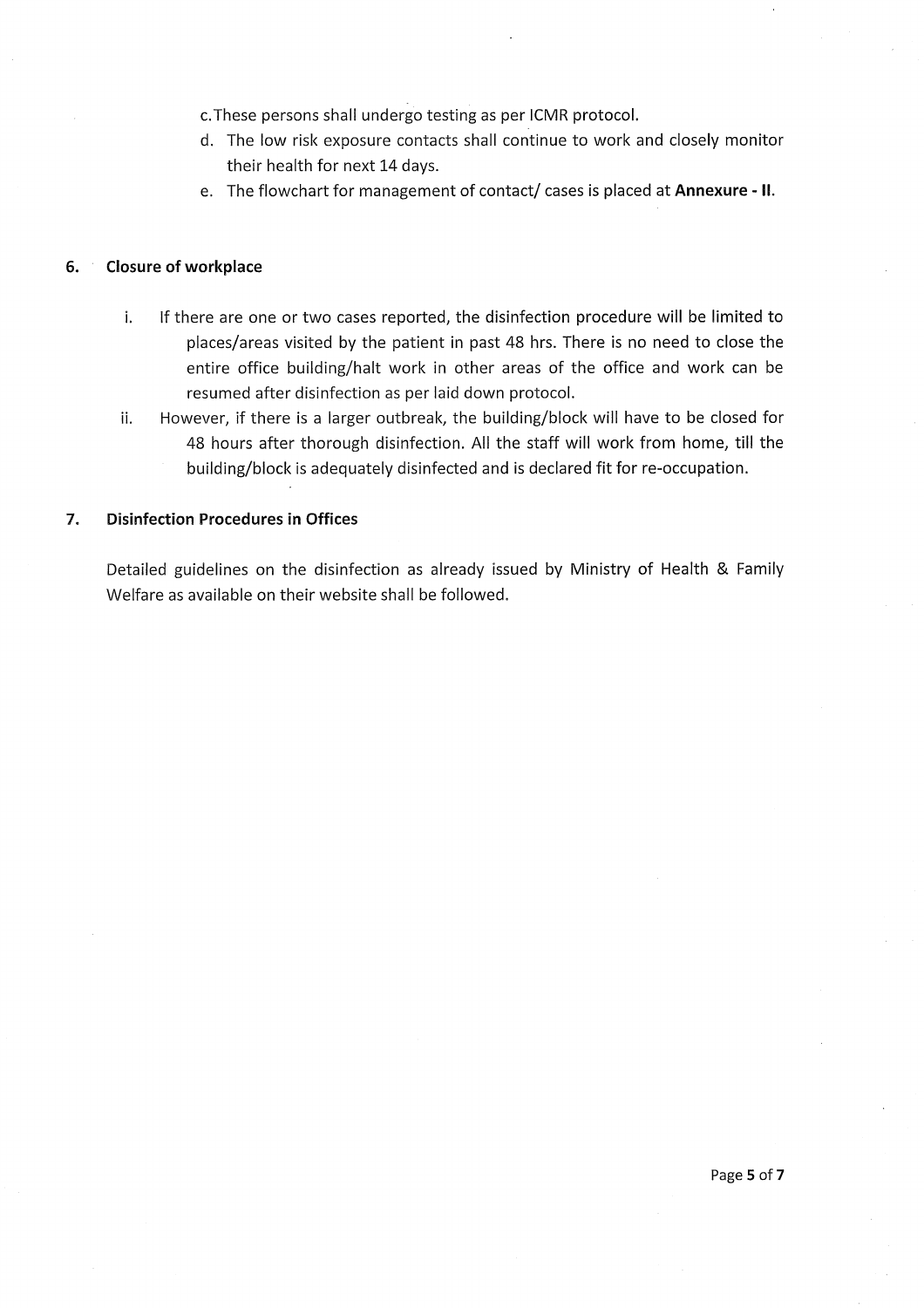#### **Annexure** <sup>I</sup>

#### **Risk profiling of contacts**

Contacts are persons who have been exposed to a confirmed case anytime between 2 days prior to onset of symptoms (in the positive case) and the date of isolation (or maximum 14 days after the symptom onset in the case).

#### High-risk contact

- Touched body fluids of the patient (respiratory tract secretions, blood, vomit, saliva, urine, faeces; e.g. being coughed on, touching used paper tissues with a bare hand)
- Had direct physical contact with the body of the patient including physical examination without PPE
- Touched or cleaned the linens, clothes, or dishes of the patient.
- Lives in the same household as the patient.
- Anyone in close proximity (within 1 meter) of the confirmed case without precautions.
- Passengers in close proximity (within 1 meter) in a conveyance with a symptomatic person who later tested positive for COVlD-19 for more than 6 hours.

#### Low-risk contact

- Shared the same space (worked in same room/similar) but not having a high-risk exposure to confirmed case of COVlD-19.
- Travelled in same environment (bus/train/flight/any mode of transit) but not having a high-risk exposure.